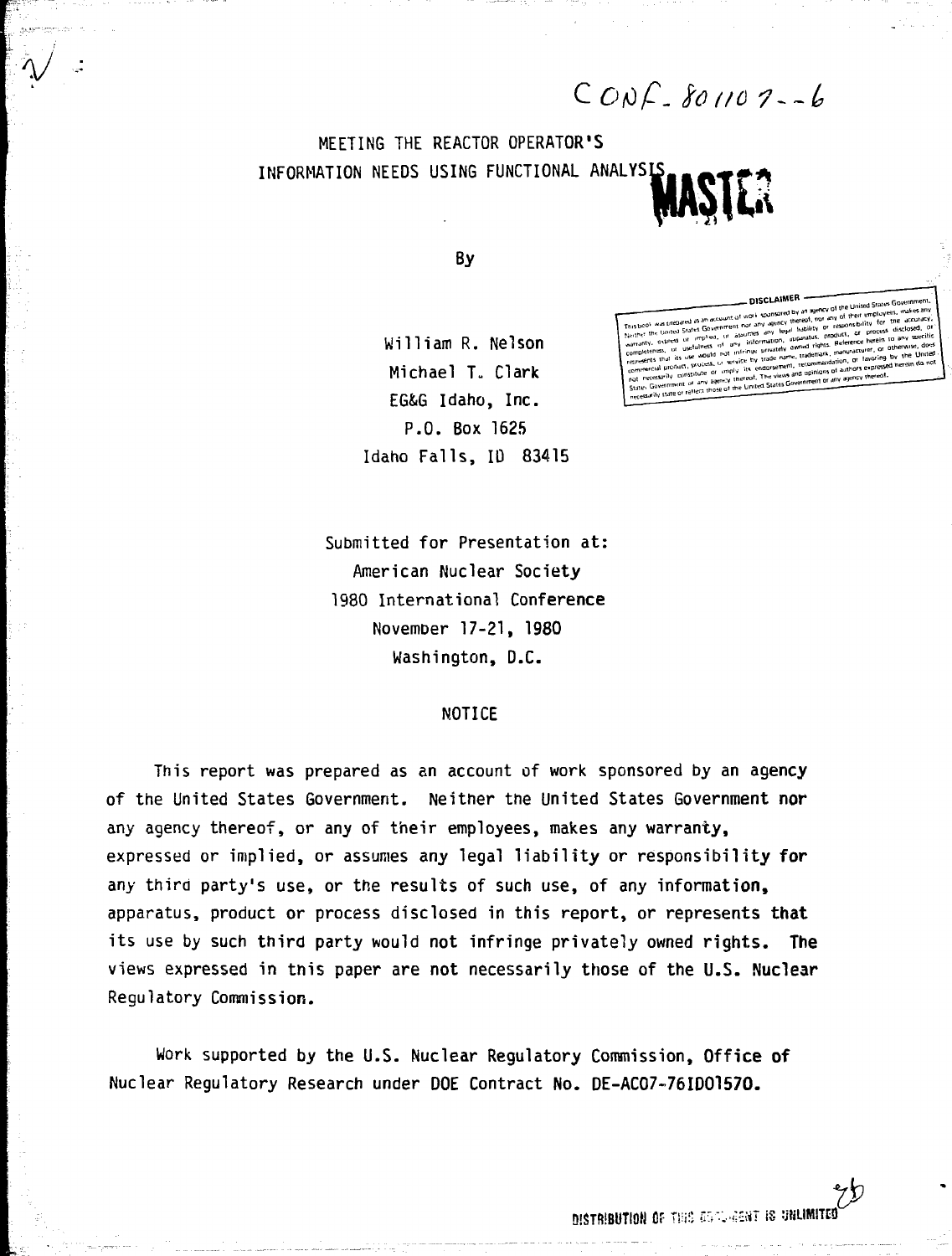# MELTING THE REACTOR OPERATOR'S INFORMATION NEEDS USING FUNCTIONAL ANALYSIS

William R. Nelson Michael T. Clark EG&G Idaho, Inc. P.O. Box 1625 Idat Falls, ID 83415

## INTRODUCTION

Since the accident at Three Mile Island, many ideas have been proposed for assisting the reactor operator during emergency situations. However, some of the suggested remedies do not alleviate an important shortcoming of the TMI control room: the operators were not presented with the  $\mu$ ,  $\rho$ ine operators were not presented with the<br>**in a manner which wauld allow prompt diagnosis of**<br><del>when they needed it!</del> To address this problem.  $\sim$  $i,j$  is the thick they increase with the address this problem, functional analysis is being applied at the LOFT facility to ensure that the operator's information needs are being met in his procedures and graphic displays. This paper summarizes the current applications of functional analysis at LOFT.

#### FUNCTIONAL ANALYSIS

Functional analysis (References 1 and 2) is a class of techniques used in the design of systems, especially in the defense and aerospace industries. It is used to extract information concerning the operation of a system by decomposing the operation into separate functions. The functional analysis procedure being used at LOFT has three steps.

A functional decomposition is performed to segment the operation into functions. For example, the process of responding to an accident and bringing the facility to a stable condition can be divided into six functions: (1) detect the event, (2) diagnose the event, (3) determine an

<sup>1</sup>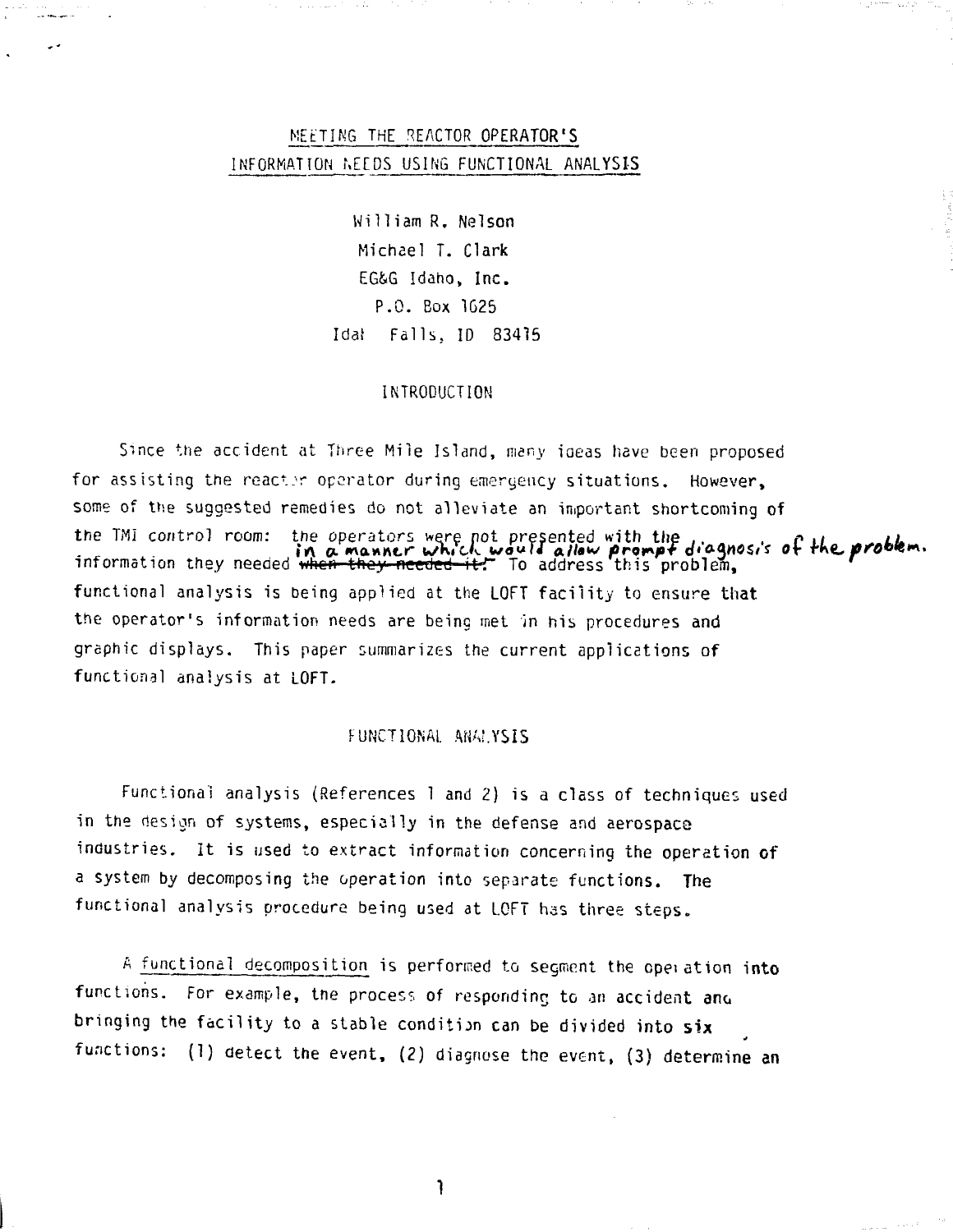appropriate response, (4) perform the action, (5) control the disturbance, and (6) establish a stable condition. Each of these functions can be further divided to gain more information concerning the operator's role and his needs for performing the operation.

 $\frac{1}{2}$ 

A flov. diagram is drawn for each function. The flow diagram shows the decisions the operator must make during the operation and the different paths he may take based on his decisions. It also illustrates the individual tasks the operator must perform to complete the operation. If desired, a task analysis can be performed to establish relative measures of the operator's physical and mental workload.

Information is extracted from the flow diagram using a tabular format. Emphasis is given to the decisions required of the operator, the information required to make the decision, potential sources of the information, and the consequences of an incorrect decision. In this manner the specific information needs of the operator can be systematically defined.

The information gathered during the functional analysis can be used in the development of procedures and graphic displays.

## PROCEDURE DEVELOPMENT

The flow diagram and information from the functional analysis table can be used to develop procedures for the operation. The decisions required by the operator, the actions taken based on his decisions, and the paths through the procedure are taken from the flow diagram. The procedure is then written to include: (1) instructions for performing each action, (2) tne expected system response, (3) what to do if the system does not respond as expected, 5P.d (4) where to find the information required **for** each decision. Special care is taken to ensure that the operator is given adequate information needed to make the decisions to avoid unnecessary confusion and ambiguity.

 $\overline{2}$